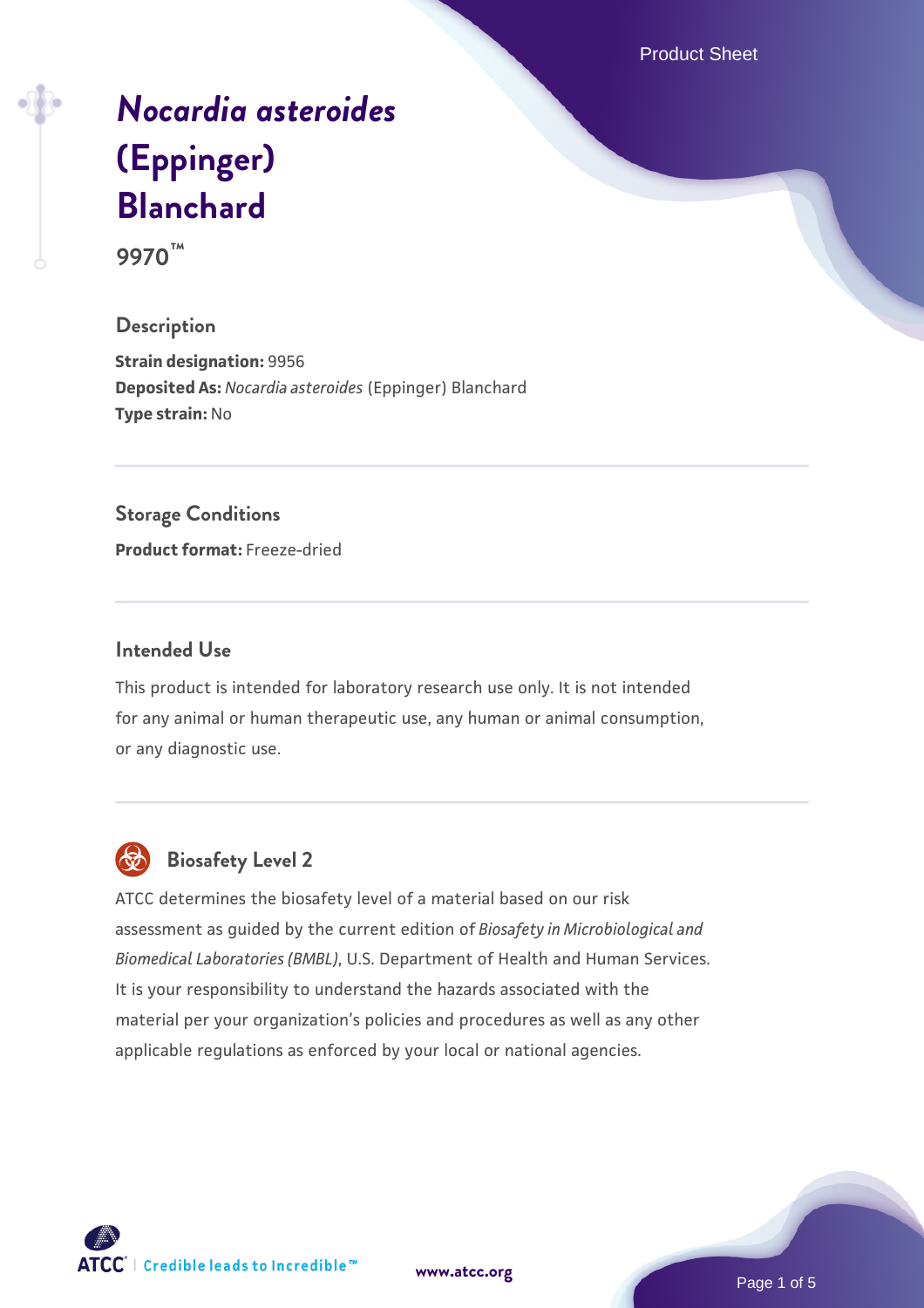# **[Nocardia asteroides](https://www.atcc.org/products/9970) [\(Eppinger\) Blanchard](https://www.atcc.org/products/9970)** Product Sheet **9970**

ATCC highly recommends that appropriate personal protective equipment is always used when handling vials. For cultures that require storage in liquid nitrogen, it is important to note that some vials may leak when submersed in liquid nitrogen and will slowly fill with liquid nitrogen. Upon thawing, the conversion of the liquid nitrogen back to its gas phase may result in the vial exploding or blowing off its cap with dangerous force creating flying debris. Unless necessary, ATCC recommends that these cultures be stored in the vapor phase of liquid nitrogen rather than submersed in liquid nitrogen.

# **Certificate of Analysis**

For batch-specific test results, refer to the applicable certificate of analysis that can be found at www.atcc.org.

# **Growth Conditions**

**Medium:**  [ATCC Medium 0196: Yeast malt extract medium ISP #2](https://www.atcc.org/-/media/product-assets/documents/microbial-media-formulations/1/9/6/atcc-medium-0196.pdf?rev=3ab98ce3034f46208b34017336aa4c86) **Temperature:** 26°C

# **Material Citation**

If use of this material results in a scientific publication, please cite the material in the following manner: *Nocardia asteroides* (Eppinger) Blanchard (ATCC 9970)

# **References**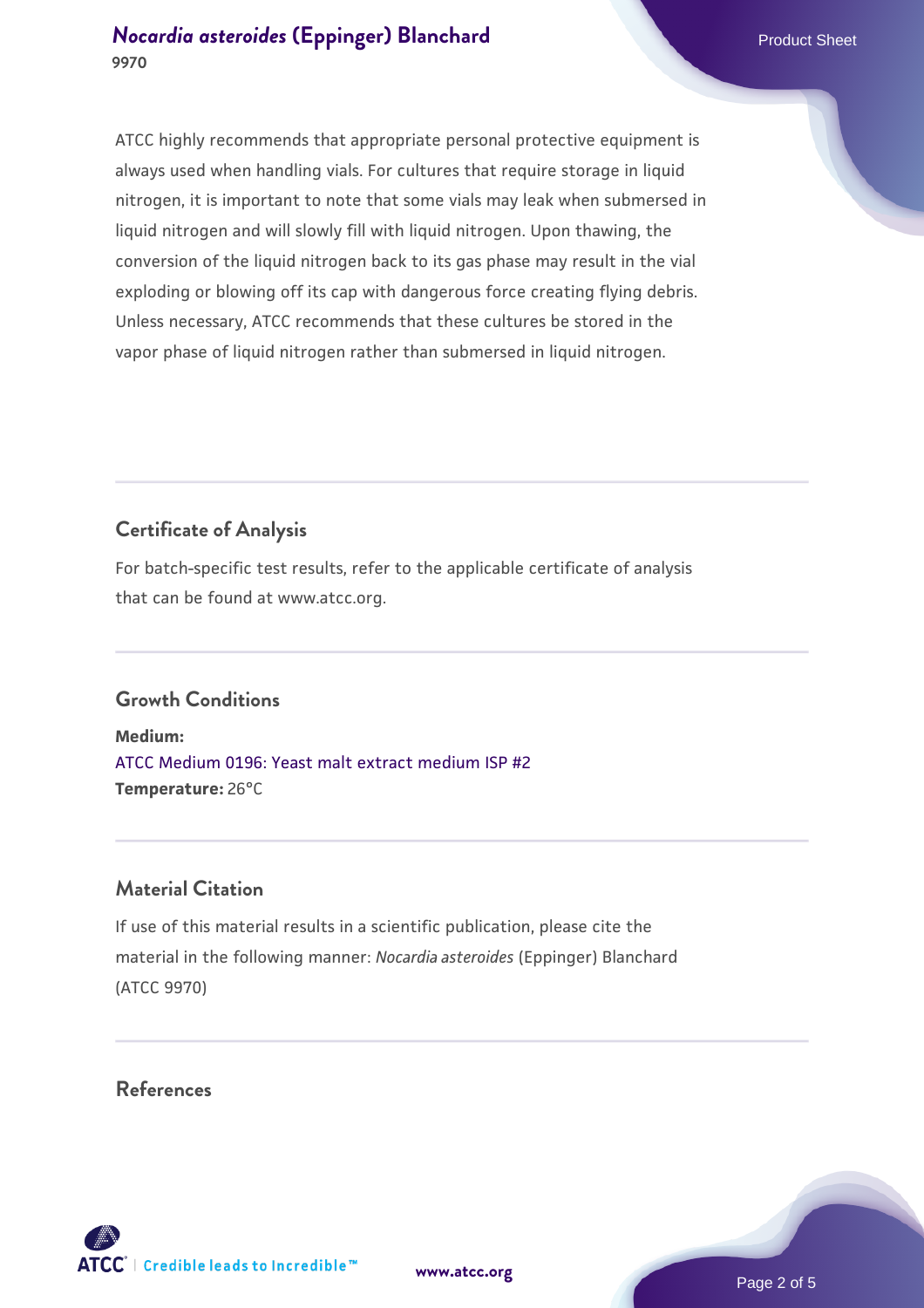# **[Nocardia asteroides](https://www.atcc.org/products/9970) [\(Eppinger\) Blanchard](https://www.atcc.org/products/9970)** Product Sheet **9970**

References and other information relating to this material are available at www.atcc.org.

### **Warranty**

The product is provided 'AS IS' and the viability of ATCC® products is warranted for 30 days from the date of shipment, provided that the customer has stored and handled the product according to the information included on the product information sheet, website, and Certificate of Analysis. For living cultures, ATCC lists the media formulation and reagents that have been found to be effective for the product. While other unspecified media and reagents may also produce satisfactory results, a change in the ATCC and/or depositor-recommended protocols may affect the recovery, growth, and/or function of the product. If an alternative medium formulation or reagent is used, the ATCC warranty for viability is no longer valid. Except as expressly set forth herein, no other warranties of any kind are provided, express or implied, including, but not limited to, any implied warranties of merchantability, fitness for a particular purpose, manufacture according to cGMP standards, typicality, safety, accuracy, and/or noninfringement.

## **Disclaimers**

This product is intended for laboratory research use only. It is not intended for any animal or human therapeutic use, any human or animal consumption, or any diagnostic use. Any proposed commercial use is prohibited without a license from ATCC.

While ATCC uses reasonable efforts to include accurate and up-to-date information on this product sheet, ATCC makes no warranties or representations as to its accuracy. Citations from scientific literature and patents are provided for informational purposes only. ATCC does not warrant



**[www.atcc.org](http://www.atcc.org)**

Page 3 of 5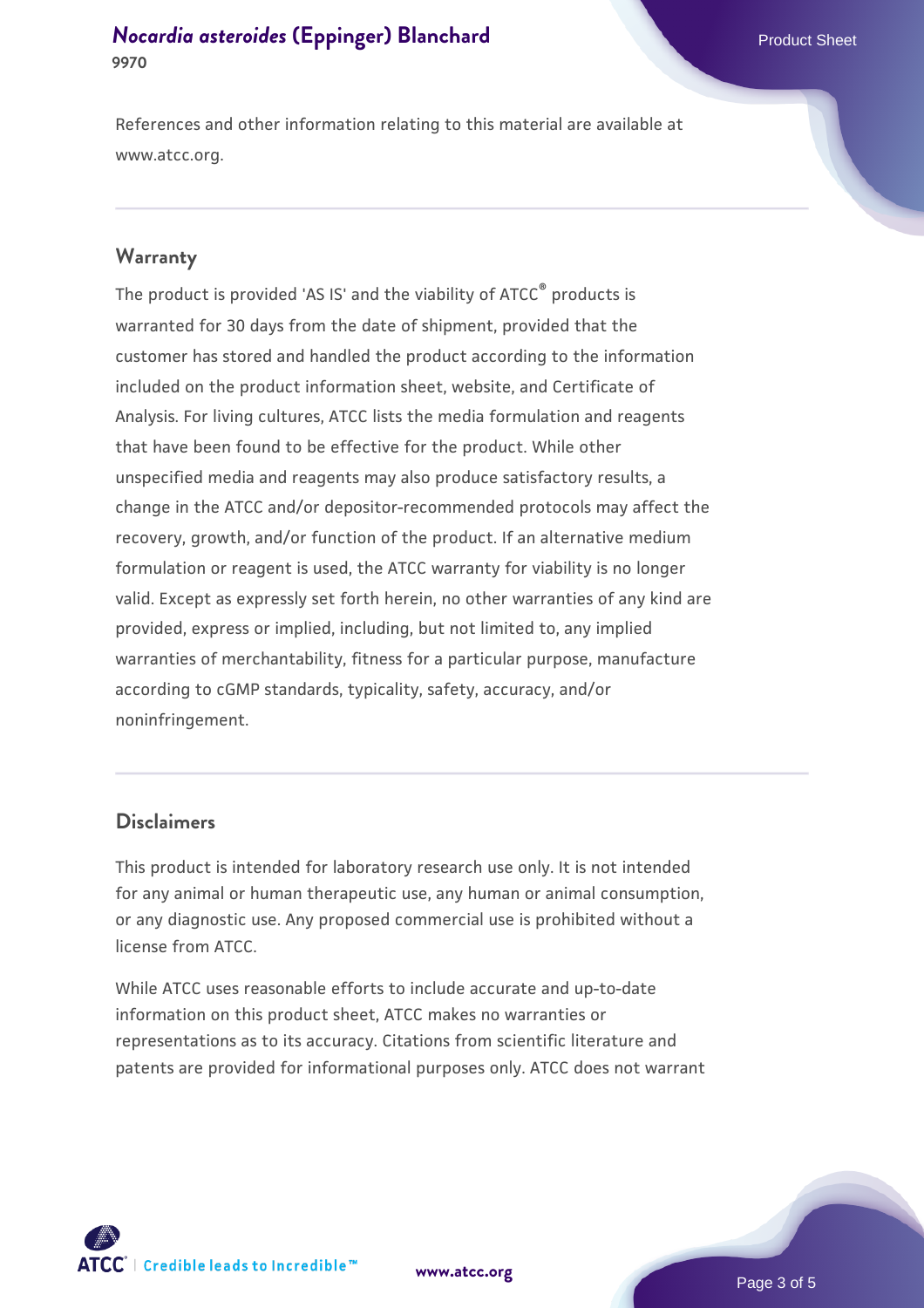that such information has been confirmed to be accurate or complete and the customer bears the sole responsibility of confirming the accuracy and completeness of any such information.

This product is sent on the condition that the customer is responsible for and assumes all risk and responsibility in connection with the receipt, handling, storage, disposal, and use of the ATCC product including without limitation taking all appropriate safety and handling precautions to minimize health or environmental risk. As a condition of receiving the material, the customer agrees that any activity undertaken with the ATCC product and any progeny or modifications will be conducted in compliance with all applicable laws, regulations, and guidelines. This product is provided 'AS IS' with no representations or warranties whatsoever except as expressly set forth herein and in no event shall ATCC, its parents, subsidiaries, directors, officers, agents, employees, assigns, successors, and affiliates be liable for indirect, special, incidental, or consequential damages of any kind in connection with or arising out of the customer's use of the product. While reasonable effort is made to ensure authenticity and reliability of materials on deposit, ATCC is not liable for damages arising from the misidentification or misrepresentation of such materials.

Please see the material transfer agreement (MTA) for further details regarding the use of this product. The MTA is available at www.atcc.org.

# **Copyright and Trademark Information**

© ATCC 2021. All rights reserved. ATCC is a registered trademark of the American Type Culture Collection.

### **Revision**

This information on this document was last updated on 2021-05-19

# **Contact Information**



**[www.atcc.org](http://www.atcc.org)**